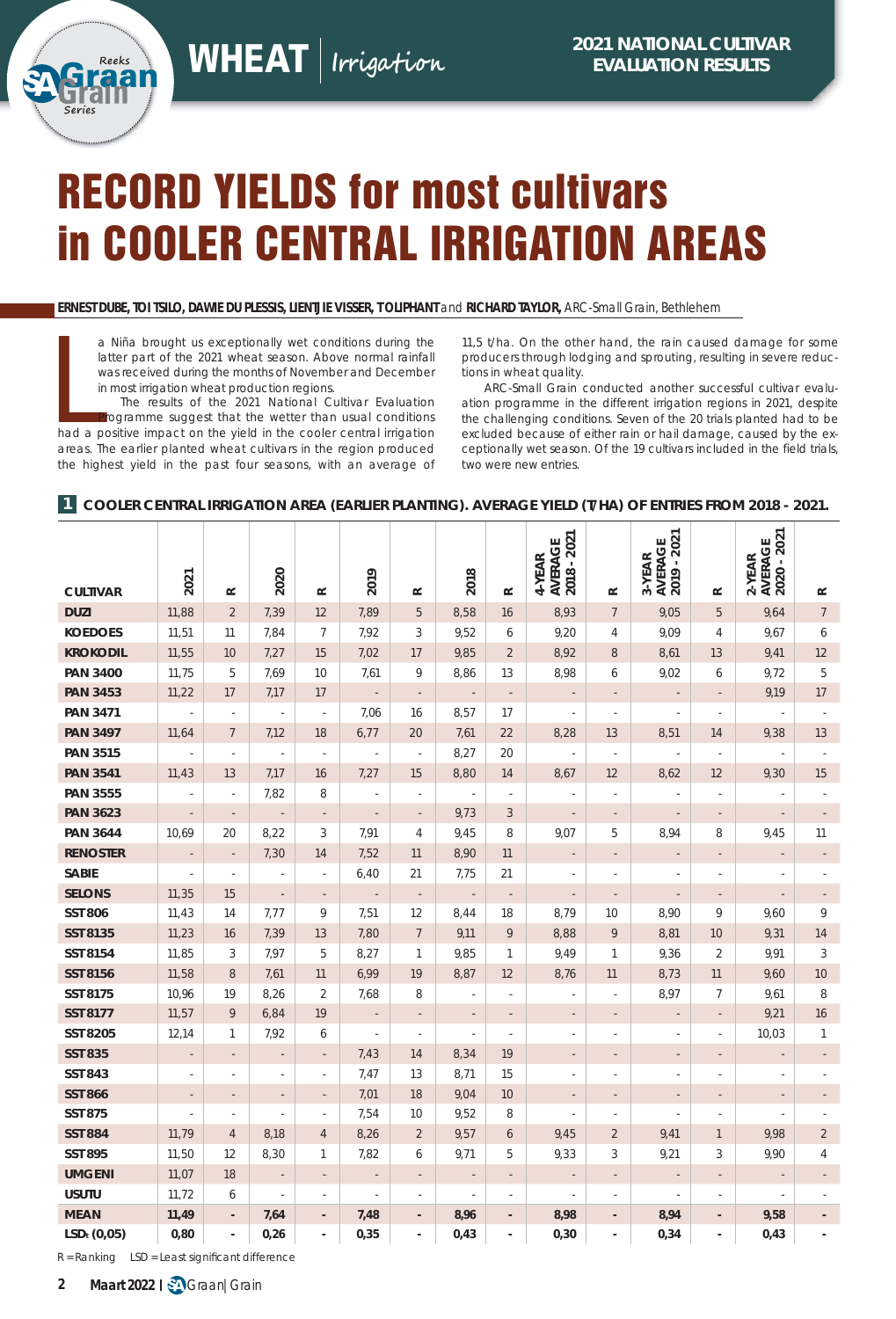Data from the 13 trials harvested successfully was included in the project report and submitted to the National Cultivar Evaluation Workgroup.

## **Results obtained in the 2021 season**

The irrigation wheat production area of the country can be divided into four main geographic regions, namely the cooler central irrigation region in the Northern Cape, the warmer northern irrigation region in the North West, Limpopo and Gauteng provinces, the Highveld region in Mpumalanga and the Free State, and lastly the KwaZulu-Natal region.

In each of these regions, trials must be planted at two different planting times, namely an 'earlier' and a 'later' planting, with the exact dates varying between regions. The exception is the KwaZulu-Natal area, where the planting window is too narrow for two planting dates.

Producers need this information to decide on the best cultivar according to their desired planting dates. For 2021, earlier plantings for all trials in the Highveld were unsuccessful due to rain damage.

In **Tables 1** to **6**, the yield results for the 2021 season, as well as two-, threeand four-year results for each region and planting date, are presented.

More detailed information on the performance of irrigation wheat cultivars are available in the production guidelines published by ARC-Small Grain on an annual basis. These include information on the one-year performance, as well as long-term data for all the production regions and different planting times. The guidelines will be available to producers from the end of February 2022 on the Agricultural Research Council (ARC) website (*www.arc.agric.za*).

For any additional information, producers are welcome to contact Toi Tsilo on 058 307 3400 or *tsilot@arc.agric.za*.



#### **2 COOLER CENTRAL IRRIGATION AREA (LATER PLANTING). AVERAGE YIELD (T/HA) OF ENTRIES FROM 2018 - 2021.**

|                 |                          |                          |                          |                          |                          |                          |                          |                          | AVERAGE<br>2018 - 2021   |                          | 2019 - 2021<br>AVERAGE   |                          | 2020 - 2021<br>AVERAGE   |                          |
|-----------------|--------------------------|--------------------------|--------------------------|--------------------------|--------------------------|--------------------------|--------------------------|--------------------------|--------------------------|--------------------------|--------------------------|--------------------------|--------------------------|--------------------------|
| <b>CULTIVAR</b> | $*2021$                  | $\approx$                | 2020                     | $\approx$                | 2019                     | $\approx$                | 2018                     | $\simeq$                 | 4-YEAR                   | $\approx$                | 3-YEAR                   | $\simeq$                 | $2-YER$                  | $\approx$                |
| <b>DUZI</b>     | 9,16                     | 12                       | 8,36                     | 6                        | 9,67                     | $\,8\,$                  | 10,39                    | 11                       | 9,39                     | 8                        | 9,06                     | 8                        | 8,76                     | 6                        |
| <b>KOEDOES</b>  | 9,75                     | $\overline{2}$           | 8,76                     | $\overline{2}$           | 10,29                    | 3                        | 11,06                    | 3                        | 9,96                     | 3                        | 9,60                     | $\mathbf{1}$             | 9,25                     | $\mathbf{1}$             |
| <b>KROKODIL</b> | 9,36                     | $\,8\,$                  | 8,13                     | 13                       | 9,66                     | 9                        | 10,24                    | 16                       | 9,35                     | 9                        | 9,05                     | 9                        | 8,75                     | $\overline{7}$           |
| <b>PAN 3400</b> | 9,44                     | 6                        | 8,08                     | 16                       | 9,94                     | 6                        | 10,56                    | 9                        | 9,51                     | 5                        | 9,15                     | 5                        | 8,76                     | 5                        |
| <b>PAN 3453</b> | 9,62                     | 3                        | 7,38                     | 19                       | $\overline{\phantom{a}}$ | $\overline{\phantom{a}}$ | $\overline{\phantom{a}}$ | $\overline{\phantom{a}}$ | $\overline{\phantom{a}}$ | $\overline{\phantom{a}}$ | $\overline{\phantom{a}}$ | $\overline{\phantom{a}}$ | 8,50                     | 13                       |
| <b>PAN 3471</b> |                          | ×,                       |                          | i,                       | 9,36                     | 15                       | 10,11                    | 18                       | ä,                       | ä,                       | $\overline{\phantom{a}}$ | J,                       |                          |                          |
| <b>PAN 3497</b> | 9,13                     | 14                       | 8,11                     | 14                       | 9,14                     | 19                       | 10,17                    | 17                       | 9,16                     | 13                       | 8,82                     | 13                       | 8,66                     | $\,8\,$                  |
| <b>PAN 3515</b> |                          | ×,                       |                          | ä,                       |                          | ÷,                       | 10,09                    | 19                       | ä,                       | ×,                       |                          | ÷,                       |                          |                          |
| <b>PAN 3541</b> | 9,22                     | 11                       | 8,25                     | 9                        | 9,16                     | 18                       | 10,68                    | 8                        | 9,17                     | 12                       | 8,67                     | 14                       | 8,42                     | 16                       |
| <b>PAN 3555</b> | ×,                       | $\overline{\phantom{a}}$ | 8,57                     | 3                        | $\overline{a}$           |                          |                          | ×,                       |                          | $\overline{a}$           |                          | ×,                       |                          |                          |
| <b>PAN 3623</b> | $\overline{\phantom{a}}$ | $\overline{\phantom{a}}$ | $\blacksquare$           | $\overline{\phantom{a}}$ | $\overline{\phantom{a}}$ | $\overline{\phantom{a}}$ | 10,93                    | $\overline{4}$           | $\overline{\phantom{a}}$ | $\overline{\phantom{a}}$ | $\overline{\phantom{a}}$ | $\overline{\phantom{a}}$ | $\overline{\phantom{a}}$ |                          |
| <b>PAN 3644</b> | 9,37                     | 7                        | 8,20                     | 11                       | 9,66                     | 10                       | 10,26                    | 15                       | 9,40                     | 7                        | 9,12                     | 7                        | 8,85                     | 4                        |
| <b>RENOSTER</b> | $\overline{\phantom{a}}$ | $\overline{\phantom{a}}$ | 8,44                     | 5                        | 9,48                     | 14                       | 10,91                    | 5                        | $\overline{\phantom{a}}$ | $\overline{\phantom{a}}$ | $\overline{a}$           | $\overline{\phantom{a}}$ | ÷,                       |                          |
| <b>SABIE</b>    | ÷,                       | ×                        | ×,                       | ×,                       | 8,75                     | 21                       | 9,34                     | 22                       | ×                        | $\overline{a}$           | $\overline{\phantom{a}}$ | ×,                       |                          |                          |
| <b>SELONS</b>   | 8,60                     | 18                       | ÷,                       | $\overline{\phantom{m}}$ |                          |                          | $\overline{\phantom{a}}$ | $\overline{\phantom{a}}$ | $\overline{\phantom{a}}$ |                          | $\overline{a}$           |                          | $\overline{a}$           |                          |
| <b>SST 806</b>  | 9,47                     | 5                        | 8,23                     | 10                       | 9,50                     | 13                       | 10,28                    | 14                       | 9,19                     | 11                       | 8,83                     | 12                       | 8,50                     | 12                       |
| <b>SST 8135</b> | 9,36                     | 9                        | 8,15                     | 12                       | 9,98                     | 5                        | 10,32                    | 12                       | 9,61                     | $\overline{4}$           | 9,38                     | $\overline{4}$           | 9,07                     | $\overline{2}$           |
| SST 8154        | 9,50                     | $\overline{4}$           | 8,00                     | 17                       | 9,57                     | 12                       | 11,22                    | $\overline{2}$           | 9,44                     | 6                        | 8,85                     | 10                       | 8,49                     | 14                       |
| <b>SST 8156</b> | 7,95                     | 20                       | 8,09                     | 15                       | 9,26                     | 16                       | 10,43                    | 10                       | 9,23                     | 10                       | 8,83                     | 11                       | 8,62                     | 9                        |
| SST 8175        | 9,34                     | 10                       | 8,28                     | 8                        | 10,32                    | 2                        |                          | ×,                       | i.                       |                          | 9,14                     | 6                        | 8,56                     | 10                       |
| <b>SST 8177</b> | 8,55                     | 19                       | 7,83                     | 18                       |                          |                          |                          |                          |                          |                          |                          |                          | 8,50                     | 11                       |
| <b>SST 8205</b> | 8,77                     | 17                       | 8,33                     | 7                        | ÷,                       | $\overline{\phantom{a}}$ | ×,                       | ÷,                       | ٠                        | $\overline{a}$           |                          | ×,                       | 4,81                     | 17                       |
| <b>SST 835</b>  | $\overline{\phantom{a}}$ | $\overline{\phantom{a}}$ | $\overline{\phantom{a}}$ | $\overline{\phantom{a}}$ | 9,25                     | 17                       | 10,08                    | 20                       | $\overline{\phantom{a}}$ | $\overline{\phantom{a}}$ | $\overline{\phantom{a}}$ | $\overline{\phantom{a}}$ | $\overline{\phantom{a}}$ | $\overline{\phantom{a}}$ |
| <b>SST 843</b>  | ×,                       | ×,                       | ä,                       | ä,                       | 8,89                     | 20                       | 9,70                     | 21                       | ä,                       | $\overline{\phantom{a}}$ | ä,                       | ×,                       |                          |                          |
| <b>SST 866</b>  | $\overline{\phantom{a}}$ | $\overline{\phantom{a}}$ | $\overline{\phantom{a}}$ | $\overline{\phantom{a}}$ | 9,74                     | $7\phantom{.0}$          | 10,30                    | 13                       | $\overline{\phantom{a}}$ | $\overline{\phantom{a}}$ | $\overline{\phantom{a}}$ | $\overline{\phantom{a}}$ | $\overline{a}$           |                          |
| <b>SST 875</b>  | i,                       | ×,                       | ä,                       | ×,                       | 9,59                     | 11                       | 10,71                    | $\overline{7}$           | ä,                       | ٠                        | ×                        | ٠                        | ä,                       |                          |
| <b>SST 884</b>  | 10,00                    | $\mathbf{1}$             | 8,47                     | 4                        | 10,53                    | $\mathbf{1}$             | 11,23                    | $\mathbf{1}$             | 10,07                    | $\mathbf{1}$             | 9,50                     | 3                        | 8,47                     | 15                       |
| <b>SST 895</b>  | 8,98                     | 15                       | 8,94                     | 1                        | 10,14                    | 4                        | 10,91                    | 5                        | 10,00                    | $\overline{2}$           | 9,54                     | 2                        | 8,94                     | 3                        |
| <b>UMGENI</b>   | 9,15                     | 13                       | $\overline{\phantom{a}}$ | $\overline{\phantom{a}}$ | $\overline{\phantom{a}}$ | $\overline{\phantom{a}}$ | $\overline{\phantom{a}}$ | $\overline{\phantom{a}}$ | $\overline{\phantom{a}}$ | $\overline{\phantom{a}}$ | $\overline{\phantom{a}}$ | $\overline{\phantom{a}}$ | $\overline{\phantom{a}}$ | $\overline{\phantom{a}}$ |
| <b>USUTU</b>    | 8,83                     | 16                       | Ĭ.                       | $\overline{\phantom{a}}$ | $\overline{\phantom{a}}$ | $\overline{\phantom{a}}$ |                          |                          | ä,                       |                          | ä,                       | ×,                       | ł,                       |                          |
| <b>MEAN</b>     | 9,18                     | $\overline{\phantom{a}}$ | 8,24                     | ÷,                       | 9,61                     | $\overline{\phantom{a}}$ | 10,45                    | $\overline{\phantom{m}}$ | 9,50                     | $\overline{\phantom{a}}$ | 9,11                     | $\overline{\phantom{a}}$ | 8,46                     |                          |
| $LSDt$ (0,05)   | 1,29                     | $\overline{\phantom{a}}$ | 0, 30                    | ÷,                       | 0,55                     | $\overline{\phantom{a}}$ | 0,49                     | $\overline{a}$           | 0,24                     | $\overline{\phantom{a}}$ | 0,28                     | $\sim$                   | 0, 30                    |                          |

*\*Only Barkly West data*

 $R =$  Ranking LSD = Least significant difference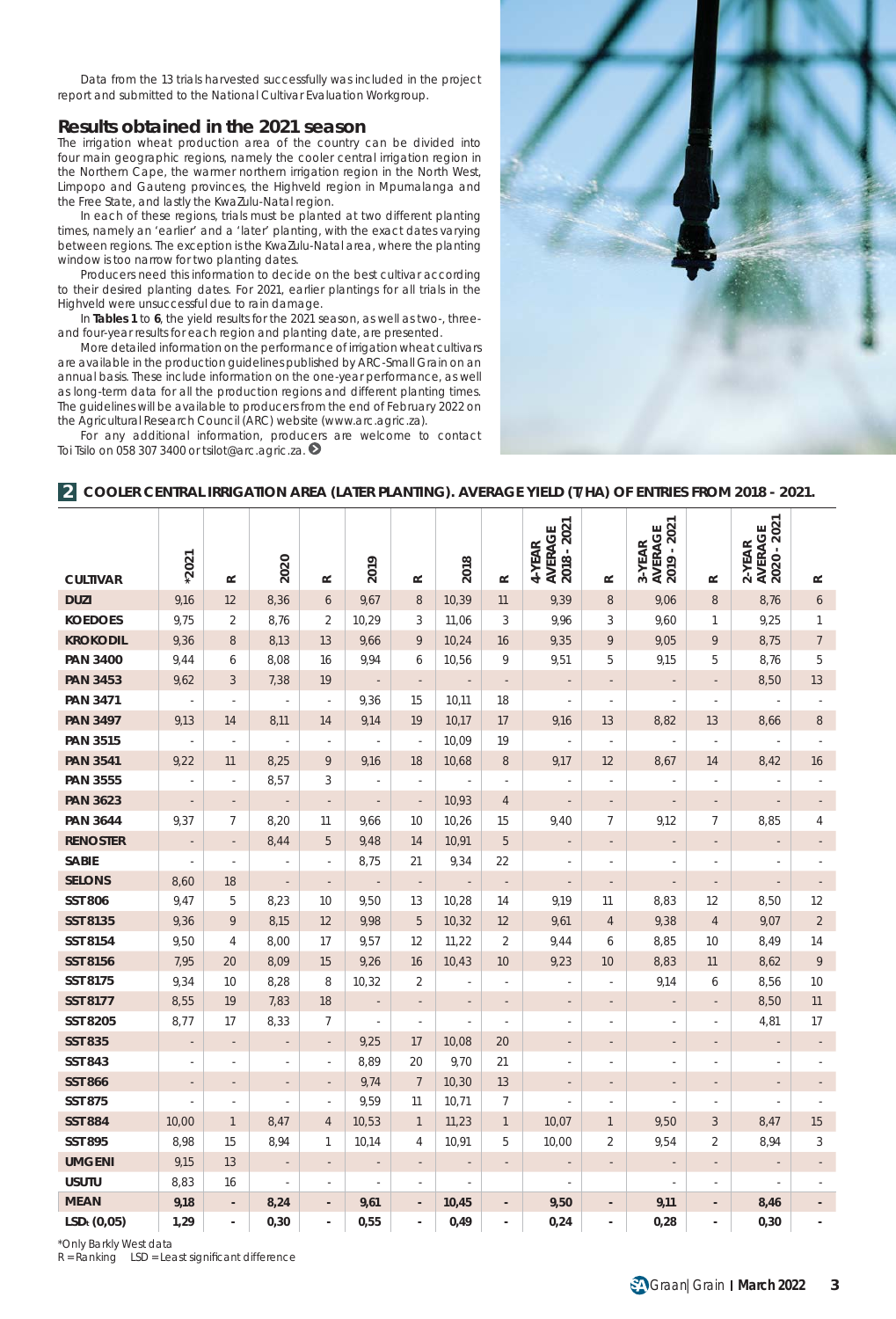**RECORD YIELDS...**

**WARMER NORTHERN IRRIGATION AREA (EARLIER PLANTING). AVERAGE YIELD (T/HA) OF ENTRIES FROM 2018 - 2021. 3**

|                 |                          |                          | 2020                     |                          |                             |                          |                          |                          | 2018 - 2021<br>AVERAGE<br>4-YEAR |                          | AVERAGE<br>2019 - 2021<br>3-YEAR |                          | AVERAGE<br>2020 - 2021<br>2-YEAR |                          |
|-----------------|--------------------------|--------------------------|--------------------------|--------------------------|-----------------------------|--------------------------|--------------------------|--------------------------|----------------------------------|--------------------------|----------------------------------|--------------------------|----------------------------------|--------------------------|
| <b>CULTIVAR</b> | 2021                     | $\simeq$                 |                          | $\simeq$                 | 2019                        | $\simeq$                 | 2018                     | $\simeq$                 |                                  | $\simeq$                 |                                  | $\approx$                |                                  | $\simeq$                 |
| <b>DUZI</b>     | 9,24                     | 10                       | 7,39                     | 12                       | 7,89                        | 5                        | 8,58                     | 16                       | 8,27                             | 8                        | 8,17                             | 6                        | 8,32                             | 11                       |
| <b>KOEDOES</b>  | 8,73                     | 19                       | 7,84                     | $\overline{7}$           | 7,92                        | 3                        | 9,52                     | 6                        | 8,50                             | 5                        | 8,16                             | 8                        | 8,29                             | 12                       |
| <b>KROKODIL</b> | 9,75                     | $\mathbf{1}$             | 7,27                     | 15                       | 7,02                        | 17                       | 9,85                     | $\overline{2}$           | 8,47                             | 6                        | 8,01                             | 11                       | 8,51                             | $7\phantom{.0}$          |
| <b>PAN 3400</b> | 8,80                     | 18                       | 7,69                     | 10                       | 7,61                        | 9                        | 8,86                     | 13                       | 8,24                             | 9                        | 8,03                             | 10                       | 8,25                             | 13                       |
| <b>PAN 3453</b> | 9,31                     | 6                        | 7,17                     | 17                       | $\overline{\phantom{a}}$    | $\overline{\phantom{a}}$ | ÷                        | $\overline{\phantom{a}}$ | ÷,                               | $\overline{\phantom{a}}$ | $\overline{\phantom{a}}$         | $\overline{\phantom{a}}$ | 8,24                             | 14                       |
| <b>PAN 3471</b> | $\overline{\phantom{a}}$ | $\overline{\phantom{a}}$ | $\overline{\phantom{a}}$ | ÷,                       | 7,06                        | 16                       | 8,57                     | 17                       | ä,                               | ä,                       | ÷,                               | ä,                       | ÷                                |                          |
| <b>PAN 3497</b> | 8,24                     | 20                       | 7,12                     | 18                       | 6,77                        | 20                       | 7,61                     | 22                       | 7,43                             | 13                       | 7,37                             | 14                       | 7,68                             | 17                       |
| <b>PAN 3515</b> | $\overline{\phantom{a}}$ | ×,                       | $\overline{\phantom{a}}$ | ÷,                       | J,                          | $\overline{\phantom{a}}$ | 8,27                     | 20                       | ×,                               | ×,                       | ×,                               | ×,                       |                                  |                          |
| <b>PAN 3541</b> | 9,25                     | 9                        | 7,17                     | 16                       | 7,27                        | 15                       | 8,80                     | 14                       | 8,12                             | 12                       | 7,89                             | 13                       | 8,21                             | 15                       |
| <b>PAN 3555</b> | ł,                       | ÷,                       | 7,82                     | 8                        | Ĭ.                          | ł,                       | ÷,                       | J.                       | Ĭ.                               | ×,                       | í,                               | ä,                       |                                  |                          |
| <b>PAN 3623</b> | $\overline{\phantom{a}}$ | $\frac{1}{2}$            | ÷,                       | $\overline{\phantom{a}}$ | $\overline{\phantom{a}}$    | $\overline{\phantom{a}}$ | 9,73                     | 3                        | ÷,                               | ÷.                       | $\overline{\phantom{a}}$         | $\overline{\phantom{a}}$ | $\overline{a}$                   |                          |
| <b>PAN 3644</b> | 8,94                     | 17                       | 8,22                     | 3                        | 7,91                        | 4                        | 9,45                     | 8                        | 8,63                             | 4                        | 8,35                             | 5                        | 8,58                             | 5                        |
| <b>RENOSTER</b> | $\overline{\phantom{a}}$ | $\overline{\phantom{a}}$ | 7,30                     | 14                       | 7,52                        | 11                       | 8,90                     | 11                       | $\overline{\phantom{a}}$         | ÷,                       | $\overline{\phantom{0}}$         | $\overline{\phantom{a}}$ | $\overline{\phantom{a}}$         | $\overline{\phantom{a}}$ |
| <b>SABIE</b>    | ä,                       | ä,                       | ×,                       | J.                       | 6,40                        | 21                       | 7,75                     | 21                       | ä,                               | ä,                       | ٠                                | ٠                        |                                  |                          |
| <b>SELONS</b>   | 8,99                     | 15                       | $\overline{a}$           | $\overline{\phantom{a}}$ | $\overline{\phantom{a}}$    | $\overline{\phantom{a}}$ | $\bar{z}$                | $\overline{\phantom{a}}$ | $\overline{a}$                   | $\frac{1}{2}$            | $\overline{a}$                   | $\overline{\phantom{a}}$ | $\overline{a}$                   |                          |
| <b>SST 806</b>  | 8,99                     | 15                       | 7,77                     | 9                        | 7,51                        | 12                       | 8,44                     | 18                       | 8,18                             | 10                       | 8,09                             | 9                        | 8,38                             | 9                        |
| <b>SST 8135</b> | 9,32                     | $\sqrt{3}$               | 7,39                     | 13                       | 7,80                        | $\overline{7}$           | 9,11                     | 9                        | 8,40                             | $\overline{7}$           | 8,17                             | $\overline{7}$           | 8,36                             | 10                       |
| SST 8154        | 9,13                     | 14                       | 7,97                     | 5                        | 8,27                        | 1                        | 9,85                     | $\mathbf{1}$             | 8,80                             | $\overline{2}$           | 8,45                             | 3                        | 8,55                             | 6                        |
| <b>SST 8156</b> | 9,16                     | 13                       | 7,61                     | 11                       | 6,99                        | 19                       | 8,87                     | 12                       | 8,16                             | 11                       | 7,92                             | 12                       | 8,39                             | $\,8\,$                  |
| SST 8175        | 9,32                     | $\overline{4}$           | 8,26                     | $\overline{2}$           | 7,68                        | 8                        | ×,                       | ä,                       | ä,                               |                          | 8,42                             | $\overline{4}$           | 8,79                             | $\overline{2}$           |
| <b>SST 8177</b> | 9,21                     | 12                       | 6,84                     | 19                       | $\mathcal{L}_{\mathcal{A}}$ | $\overline{\phantom{a}}$ | $\sim$                   | $\sim$                   | $\sim$                           | $\overline{\phantom{a}}$ | $\sim$                           | $\overline{\phantom{a}}$ | 8,02                             | 16                       |
| SST 8205        | 9,41                     | $\overline{2}$           | 7,92                     | 6                        | à,                          | ×,                       | ×,                       | ÷,                       | ×,                               | ä,                       | ä,                               | ×.                       | 8,67                             | $\overline{4}$           |
| <b>SST 835</b>  |                          |                          | $\overline{a}$           | $\overline{a}$           | 7,43                        | 14                       | 8,34                     | 19                       |                                  |                          |                                  |                          |                                  |                          |
| <b>SST 843</b>  | ä,                       | ä,                       | J,                       | ÷,                       | 7,47                        | 13                       | 8,71                     | 15                       | ä,                               | ä,                       | ä,                               | ä,                       |                                  |                          |
| <b>SST 866</b>  | $\overline{\phantom{a}}$ | $\overline{\phantom{a}}$ | $\overline{\phantom{a}}$ | $\centerdot$             | 7,01                        | 18                       | 9,04                     | 10                       | $\overline{\phantom{a}}$         | $\overline{\phantom{a}}$ | $\overline{\phantom{m}}$         | $\overline{\phantom{a}}$ | $\overline{\phantom{a}}$         |                          |
| <b>SST 875</b>  | ä,                       | ä,                       | ÷,                       | ä,                       | 7,54                        | 11                       | 9,52                     | 8                        | ä,                               | ×,                       | L.                               | ×,                       | J.                               |                          |
| <b>SST 884</b>  | 9,22                     | 11                       | 8,18                     | 5                        | 8,26                        | 3                        | 9,57                     | 6                        | 8,81                             | $\mathbf{1}$             | 8,55                             | $\mathbf{1}$             | 8,70                             | 3                        |
| <b>SST 895</b>  | 9,32                     | 5                        | 8,30                     | 2                        | 7,82                        | 7                        | 9,71                     | 5                        | 8,79                             | 3                        | 8,48                             | 2                        | 8,81                             | 1                        |
| <b>UMGENI</b>   | 9,29                     | $\overline{7}$           | $\overline{\phantom{a}}$ | $\overline{a}$           | $\overline{\phantom{a}}$    | $\overline{\phantom{a}}$ | $\overline{\phantom{a}}$ | $\frac{1}{2}$            | $\overline{\phantom{a}}$         | ÷,                       | $\overline{\phantom{a}}$         | $\overline{\phantom{a}}$ | $\overline{\phantom{a}}$         |                          |
| <b>USUTU</b>    | 9,28                     | 8                        |                          |                          | í,                          | ä,                       |                          |                          |                                  |                          |                                  |                          |                                  |                          |
| <b>MEAN</b>     | 9,14                     | $\overline{a}$           | 7,64                     | ÷,                       | 7,48                        | $\overline{a}$           | 8,96                     |                          | 8,37                             | ÷,                       | 8,15                             | ÷,                       | 8,39                             |                          |
| $LSDt$ (0,05)   | 0,69                     | $\mathbf{r}$             | 0,26                     | L.                       | 0,35                        | ÷.                       | 0,43                     | ÷.                       | 0,23                             | ä,                       | 0,27                             | ä,                       | 0,37                             |                          |

 $R = Ranking$   $LSD = Least significant difference$ 

#### **4 WARMER NORTHERN IRRIGATION AREA (LATER PLANTING). AVERAGE YIELD (T/HA) OF ENTRIES FROM 2018 - 2021.**

| <b>CULTIVAR</b> | $*2021$ | $\sim$                   | 2020 | $\sim$ | 2019                     | $\sim$         | 2018   | $\simeq$ | 2021<br>ඊ<br>-YEAR<br><b>AVERA</b><br>2018 - 2<br>₹ | $\sim$         | 2021<br>Ğ<br>$\approx$<br>⋖<br>⋖<br><b>AVER</b><br>ш<br>$\sim$ | $\sim$         | 2021<br>ö<br>Æ<br>⋖<br>AVER.<br>2020<br>닞<br>$\alpha$ | $\sim$         |
|-----------------|---------|--------------------------|------|--------|--------------------------|----------------|--------|----------|-----------------------------------------------------|----------------|----------------------------------------------------------------|----------------|-------------------------------------------------------|----------------|
| <b>DUZI</b>     | 8,73    | 18                       | 8,08 | 5      | 7,67                     | 13             | 8,00   | 6        | 8,12                                                | 8              | 8,16                                                           | 9              | 8,40                                                  | 8              |
| <b>KOEDOES</b>  | 8,99    | 15                       | 8,40 | 1      | 8,06                     | 6              | 7,91   | 10       | 8,34                                                | 3              | 8,48                                                           | 3              | 8,69                                                  | 3              |
| <b>KROKODIL</b> | 9,43    | 5                        | 7,61 | 14     | 7,86                     | 10             | 7,75   | 12       | 8,16                                                | $\overline{7}$ | 8,30                                                           | 6              | 8,52                                                  | $\overline{4}$ |
| <b>PAN 3400</b> | 9,48    | 4                        | 8,20 | 4      | 7.79                     | 11             | 8,13   | 5        | 8,40                                                | $\overline{2}$ | 8,49                                                           | $\overline{2}$ | 8,84                                                  | $\mathfrak{D}$ |
| <b>PAN 3453</b> | 8,60    | 19                       | 6,71 | 19     | $\sim$                   | $\sim$         | $\sim$ | $\sim$   | $\sim$                                              | $\sim$         | $\sim$                                                         | $\sim$         | 7,66                                                  | 14             |
| <b>PAN 3471</b> | $\sim$  | $\overline{\phantom{a}}$ | ٠    | ٠      | 7.37                     | 16             | 7,59   | 16       |                                                     | $\sim$         |                                                                | ٠              |                                                       |                |
| <b>PAN 3497</b> | 9,12    | 11                       | 7,35 | 17     | 6,78                     | 20             | 7,04   | 21       | 7,63                                                | 12             | 7,82                                                           | 13             | 8,35                                                  | 9              |
| <b>PAN 3515</b> | $\sim$  | $\overline{\phantom{a}}$ | ٠    | $\sim$ | $\overline{\phantom{a}}$ | $\sim$         | 7,71   | 15       | $\sim$                                              | ×.             | ×.                                                             | ×.             | $\sim$                                                |                |
| <b>PAN 3541</b> | 9,34    | 6                        | 7,37 | 16     | 8,11                     | $\overline{4}$ | 7,76   | 11       | 8,12                                                | 9              | 8,23                                                           | $7^{\circ}$    | 8,29                                                  | 11             |
| <b>PAN 3555</b> | $\sim$  | ٠                        | 7,98 | 8      | ٠                        | $\sim$         |        | $\sim$   |                                                     | $\sim$         |                                                                |                |                                                       |                |

\*Only Skuinsdrift-data  $R = Ranking$   $LSD = Least$  significant difference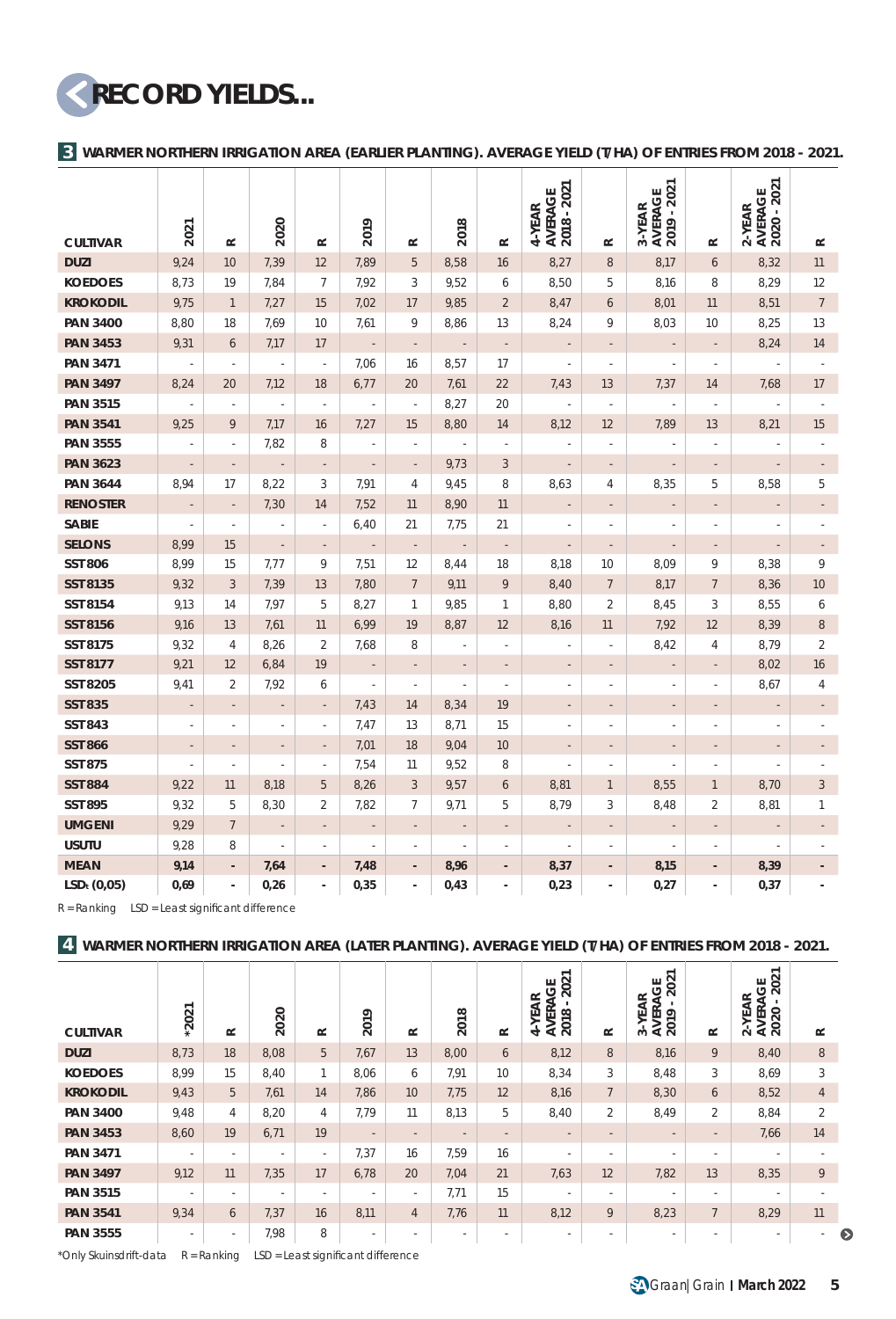# **RECORD YIELDS...**

**Series**

Graan<br>Fraan

**4 WARMER NORTHERN IRRIGATION AREA (LATER PLANTING). AVERAGE YIELD (T/HA) OF ENTRIES FROM 2018 - 2021.**

|                         |                          |                          |                          |                          |                          |                          |                          |                              | 2021                            |                              | 2021                            |                          | 2-YEAR<br>AVERAGE<br>2020 - 2021 |                |
|-------------------------|--------------------------|--------------------------|--------------------------|--------------------------|--------------------------|--------------------------|--------------------------|------------------------------|---------------------------------|------------------------------|---------------------------------|--------------------------|----------------------------------|----------------|
| <b>CULTIVAR</b>         | $*2021$                  | $\simeq$                 | 2020                     | $\simeq$                 | 2019                     | $\simeq$                 | 2018                     | $\simeq$                     | AVERAGE<br>2018 - 202<br>4-YEAR | $\simeq$                     | 3-YEAR<br>AVERAGE<br>2019 - 202 | $\simeq$                 |                                  | $\simeq$       |
| <b>PAN 3623</b>         | $\overline{\phantom{a}}$ | $\overline{a}$           | $\overline{\phantom{a}}$ | $\overline{\phantom{a}}$ | $\overline{\phantom{a}}$ | $\overline{\phantom{a}}$ | 7,99                     | $7\overline{ }$              | $\overline{\phantom{a}}$        | $\overline{\phantom{a}}$     | $\overline{\phantom{a}}$        | $\overline{\phantom{a}}$ | $\overline{\phantom{a}}$         |                |
| <b>PAN 3644</b>         | 9,01                     | 14                       | 8,02                     | 7                        | 7,95                     | 8                        | 7,92                     | 9                            | 8,22                            | 6                            | 8,32                            | 5                        | 8,50                             | 6              |
| <b>RENOSTER</b>         | $\overline{\phantom{a}}$ | $\overline{\phantom{a}}$ | 7,76                     | 10 <sup>°</sup>          | 7,87                     | 9                        | 7,24                     | 19                           | $\overline{\phantom{a}}$        | $\overline{a}$               | $\overline{\phantom{a}}$        | $\overline{\phantom{a}}$ | $\overline{\phantom{a}}$         |                |
| <b>SABIE</b>            | $\overline{\phantom{a}}$ | $\overline{\phantom{a}}$ | $\overline{\phantom{a}}$ | ä,                       | 6,71                     | 21                       | 6,84                     | 22                           | $\sim$                          | $\overline{\phantom{a}}$     | $\overline{\phantom{a}}$        | $\overline{\phantom{a}}$ | $\overline{\phantom{a}}$         |                |
| <b>SELONS</b>           | 9,22                     | 9                        | $\overline{\phantom{a}}$ | $\overline{\phantom{a}}$ | $\overline{\phantom{a}}$ | $\overline{\phantom{a}}$ | $\overline{\phantom{a}}$ | $\overline{\phantom{a}}$     | $\overline{\phantom{a}}$        | $\overline{\phantom{a}}$     | $\overline{\phantom{a}}$        | $\overline{a}$           | $\overline{\phantom{a}}$         |                |
| <b>SST 806</b>          | 9,05                     | 13                       | 7,65                     | 13                       | 7,16                     | 18                       | 7,58                     | 17                           | 7,91                            | 11                           | 8,02                            | 11                       | 8,45                             | $\overline{7}$ |
| SST 8135                | 9,18                     | 10                       | 8,37                     | $\overline{2}$           | 8,05                     | $7\overline{ }$          | 7,92                     | 8                            | 8,47                            | $\mathbf{1}$                 | 8,66                            | $\mathbf{1}$             | 8,96                             | $\mathbf{1}$   |
| SST 8154                | 8,98                     | 16                       | 7,78                     | 9                        | 8,21                     | 3                        | 7,75                     | 13                           | 8,24                            | 5                            | 8,41                            | $\overline{4}$           | 8,51                             | 5              |
| <b>SST 8156</b>         | 9,48                     | 3                        | 7,09                     | 18                       | 7,34                     | 17                       | 7,73                     | 14                           | 7,46                            | 13                           | 7,37                            | 14                       | 7,39                             | 16             |
| <b>SST 8175</b>         | 9,50                     | $\overline{2}$           | 7,73                     | 11                       | 7,54                     | 14                       | $\overline{\phantom{a}}$ | $\overline{\phantom{a}}$     | $\overline{\phantom{a}}$        | ×,                           | 8,05                            | 10                       | 8,31                             | 10             |
| <b>SST 8177</b>         | 9,06                     | 12                       | 7,51                     | 15                       | $\overline{\phantom{a}}$ | $\overline{\phantom{a}}$ | $\overline{\phantom{a}}$ | $\overline{\phantom{a}}$     | $\overline{\phantom{a}}$        | $\overline{\phantom{a}}$     | $\overline{\phantom{a}}$        | $\overline{\phantom{a}}$ | 7,70                             | 13             |
| <b>SST 8205</b>         | 9,24                     | $\overline{7}$           | 8,30                     | 3                        | $\overline{\phantom{a}}$ | $\overline{\phantom{a}}$ | $\overline{\phantom{a}}$ | $\overline{\phantom{a}}$     | $\overline{\phantom{a}}$        | $\overline{a}$               | $\overline{\phantom{a}}$        | ٠                        | 0,40                             | 17             |
| <b>SST 835</b>          | $\overline{\phantom{a}}$ | $\overline{\phantom{a}}$ | $\overline{\phantom{a}}$ | $\overline{\phantom{a}}$ | 7,48                     | 15                       | 7,08                     | 20                           | $\overline{\phantom{a}}$        | $\qquad \qquad \blacksquare$ | $\overline{\phantom{a}}$        | $\overline{\phantom{a}}$ | $\overline{\phantom{a}}$         |                |
| <b>SST 843</b>          | $\sim$                   | ٠                        | ٠                        | ٠                        | 7,13                     | 19                       | 7,44                     | 18                           | $\overline{\phantom{a}}$        | ٠                            | $\overline{\phantom{a}}$        | ٠                        | ٠                                |                |
| <b>SST 866</b>          | $\overline{\phantom{a}}$ | $\overline{\phantom{a}}$ | $\overline{a}$           |                          | 8,09                     | 5                        | 8,17                     | $\overline{4}$               | $\overline{\phantom{a}}$        |                              | $\overline{\phantom{a}}$        |                          | $\overline{\phantom{a}}$         |                |
| <b>SST 875</b>          | ٠                        | $\overline{\phantom{a}}$ | ä,                       | ٠                        | 7,77                     | 12                       | 8,22                     | 3                            | ÷.                              | ×,                           | $\overline{\phantom{a}}$        | ٠                        | $\overline{\phantom{a}}$         |                |
| <b>SST 884</b>          | 9,55                     | $\mathbf{1}$             | 8,07                     | 6                        | 8,38                     | $\mathbf{1}$             | 8,40                     | $\mathbf{1}$                 | 8,28                            | $\overline{4}$               | 8,23                            | 8                        | 8,07                             | 12             |
| <b>SST 895</b>          | 9,24                     | 8                        | 7,65                     | 12                       | 8,36                     | 2                        | 8,25                     | 2                            | 8,09                            | 10                           | 8,01                            | 12                       | 7,65                             | 15             |
| <b>UMGENI</b>           | 7,69                     | 20                       | $\overline{\phantom{a}}$ | $\overline{\phantom{a}}$ | $\overline{\phantom{a}}$ | $\overline{\phantom{a}}$ | $\overline{\phantom{a}}$ | $\overline{\phantom{a}}$     | $\overline{\phantom{a}}$        | $\overline{\phantom{a}}$     | $\overline{\phantom{a}}$        | $\overline{\phantom{a}}$ | $\overline{\phantom{a}}$         |                |
| <b>USUTU</b>            | 8,89                     | 17                       | $\overline{\phantom{a}}$ | ٠                        | $\overline{\phantom{a}}$ | ٠                        | $\sim$                   | $\overline{\phantom{a}}$     | ä,                              | $\overline{\phantom{a}}$     | $\overline{\phantom{a}}$        | ٠                        | $\overline{\phantom{a}}$         |                |
| <b>MEAN</b>             | 9,09                     | $\overline{\phantom{a}}$ | 7,77                     | $\overline{\phantom{a}}$ | 7,70                     | $\blacksquare$           | 7,75                     | $\overline{\phantom{a}}$     | 8,11                            | $\overline{\phantom{a}}$     | 8,18                            | $\overline{\phantom{a}}$ | 7,81                             |                |
| LSD <sub>t</sub> (0,05) | 1,31                     | ٠                        | 0,27                     | $\overline{a}$           | 0,40                     | ٠                        | 0,40                     | $\qquad \qquad \blacksquare$ | 0,21                            | $\blacksquare$               | 0,24                            | ٠                        | 0,30                             |                |

 $*$ Only Skuinsdrift-data  $R = Ranking$  LSD = Least significant difference

## **HIGHVELD IRRIGATION AREA (LATER PLANTING). AVERAGE YIELD (T/HA) OF ENTRIES FROM 2018 - 2021. 5**

| <b>CULTIVAR</b> | 2021                     | $\simeq$                 | 2020                     | $\simeq$                 | 2019                     | $\simeq$                 | 2018                     | $\simeq$                 | 2021<br>AVERAGE<br>4-YEAR<br>$\mathbf{r}$<br>2018 | $\simeq$                 | 2021<br><b>AVERAGE</b><br>2019 - 202<br>3-YEAR | $\simeq$                 | 2021<br><b>AVERAGE</b><br>2020 - 202<br>$2-YER$ | $\simeq$       |
|-----------------|--------------------------|--------------------------|--------------------------|--------------------------|--------------------------|--------------------------|--------------------------|--------------------------|---------------------------------------------------|--------------------------|------------------------------------------------|--------------------------|-------------------------------------------------|----------------|
| <b>DUZI</b>     | 7,02                     | 12                       | 8,69                     | $\overline{4}$           | 8,09                     | 13                       | 8,31                     | 18                       | 8,03                                              | 8                        | 7,93                                           | 6                        | 7,85                                            | 6              |
| <b>KOEDOES</b>  | 7,27                     | 2                        | 8,67                     | 5                        | 8,21                     | $\overline{7}$           | 9,38                     | 3                        | 8,38                                              | 3                        | 8,05                                           | $\overline{2}$           | 7,97                                            | $\overline{2}$ |
| <b>KROKODIL</b> | 7,08                     | 10                       | 7,65                     | 17                       | 8,80                     | $\mathbf{1}$             | 8,44                     | 16                       | 7,99                                              | 10                       | 7,84                                           | 8                        | 7,36                                            | 14             |
| <b>PAN 3400</b> | 6,86                     | 14                       | 7,94                     | 14                       | 8,43                     | 4                        | 8,82                     | 11                       | 8,01                                              | 9                        | 7,75                                           | 10                       | 7,40                                            | 12             |
| <b>PAN 3453</b> | 6,78                     | 16                       | 7,85                     | 15                       | $\sim$                   | $\overline{\phantom{a}}$ | $\sim$ $-$               | $\overline{\phantom{a}}$ | $\overline{\phantom{a}}$                          | $\overline{\phantom{a}}$ | $\overline{\phantom{a}}$                       | $\overline{\phantom{a}}$ | 7,32                                            | 15             |
| <b>PAN 3471</b> | $\overline{\phantom{a}}$ | $\overline{\phantom{a}}$ | $\overline{\phantom{a}}$ | $\sim$                   | 7,83                     | 19                       | 8,12                     | 21                       | $\overline{\phantom{a}}$                          | ٠                        | $\overline{\phantom{a}}$                       | ٠                        | $\overline{\phantom{a}}$                        | $\sim$         |
| <b>PAN 3497</b> | 6,56                     | 18                       | 6,95                     | 19                       | 7,73                     | 20                       | 8,22                     | 19                       | 7,36                                              | 13                       | 7,08                                           | 14                       | 6,75                                            | 17             |
| <b>PAN 3515</b> | $\epsilon$               | $\sim$                   | ×.                       | $\overline{\phantom{a}}$ | $\overline{\phantom{a}}$ | $\sim$                   | 8,12                     | 20                       | $\overline{\phantom{a}}$                          | ٠                        | $\overline{\phantom{a}}$                       | $\sim$                   | $\overline{\phantom{a}}$                        |                |
| <b>PAN 3541</b> | 6,98                     | 13                       | 8,08                     | 11                       | 8,14                     | 11                       | 9,20                     | 5                        | 8,10                                              | 6                        | 7,74                                           | 11                       | 7,53                                            | 10             |
| <b>PAN 3555</b> | $\sim$                   | $\overline{\phantom{a}}$ | 8,54                     | 6                        | $\overline{\phantom{a}}$ | $\overline{\phantom{a}}$ | $\overline{\phantom{a}}$ | $\overline{\phantom{a}}$ | $\overline{\phantom{a}}$                          | ٠                        | $\overline{\phantom{a}}$                       | $\overline{\phantom{a}}$ | $\overline{\phantom{a}}$                        | $\sim$         |
| <b>PAN 3623</b> | $\overline{\phantom{a}}$ | $\sim$                   | $\overline{\phantom{a}}$ | $\overline{\phantom{a}}$ | $\overline{\phantom{a}}$ | $\overline{\phantom{a}}$ | 8,80                     | 12                       | $\overline{\phantom{a}}$                          | $\overline{\phantom{a}}$ |                                                | $\overline{\phantom{a}}$ | $\overline{\phantom{a}}$                        |                |
| <b>PAN 3644</b> | 6,80                     | 15                       | 8,52                     | $\overline{7}$           | 8,13                     | 12                       | 8,47                     | 15                       | 7,98                                              | 11                       | 7,82                                           | 9                        | 7,66                                            | 8              |
| <b>RENOSTER</b> | $\overline{\phantom{a}}$ | $\overline{\phantom{a}}$ | 7,72                     | 16                       | 8,73                     | $\overline{2}$           | 9,12                     | $7\overline{ }$          | $\overline{\phantom{a}}$                          | $\overline{\phantom{a}}$ | $\overline{\phantom{a}}$                       | $\overline{\phantom{a}}$ | $\overline{\phantom{a}}$                        |                |
| SABIE           | $\overline{\phantom{a}}$ | ٠                        | $\sim$                   | $\overline{\phantom{a}}$ | 7,37                     | 21                       | 7,23                     | 22                       | $\overline{\phantom{a}}$                          | ٠                        | $\sim$                                         | $\overline{\phantom{a}}$ | $\sim$                                          |                |
| <b>SELONS</b>   | 5,75                     | 20                       | $\overline{\phantom{a}}$ | $\overline{\phantom{a}}$ | $\sim$                   | $\overline{\phantom{a}}$ | $\sim$                   | $\overline{\phantom{a}}$ | $\overline{\phantom{a}}$                          | $\overline{\phantom{a}}$ | $\overline{\phantom{a}}$                       | $\sim$                   | $\overline{\phantom{a}}$                        |                |
| <b>SST 806</b>  | 7,04                     | 11                       | 8,02                     | 12                       | 7,94                     | 17                       | 9,34                     | 4                        | 8,09                                              | $\overline{7}$           | 7,67                                           | 12                       | 7,53                                            | 11             |
| SST 8135        | 7,17                     | 5                        | 7,96                     | 13                       | 8,43                     | 5                        | 8,97                     | 9                        | 8,13                                              | 5                        | 7,85                                           | $7\overline{ }$          | 7.56                                            | 9              |
| SST 8154        | 7.19                     | 4                        | 8,73                     | $\overline{2}$           | 8,19                     | 9                        | 8,87                     | 10                       | 8,24                                              | $\overline{4}$           | 8,03                                           | $\overline{4}$           | 7.96                                            | 3              |
| SST 8156        | 7,13                     | 8                        | 7,62                     | 18                       | 7,94                     | 18                       | 9,15                     | 6                        | 7,96                                              | 12                       | 7,56                                           | 13                       | 7,37                                            | 13             |

 $R = Ranking$   $LSD = Least significant difference$